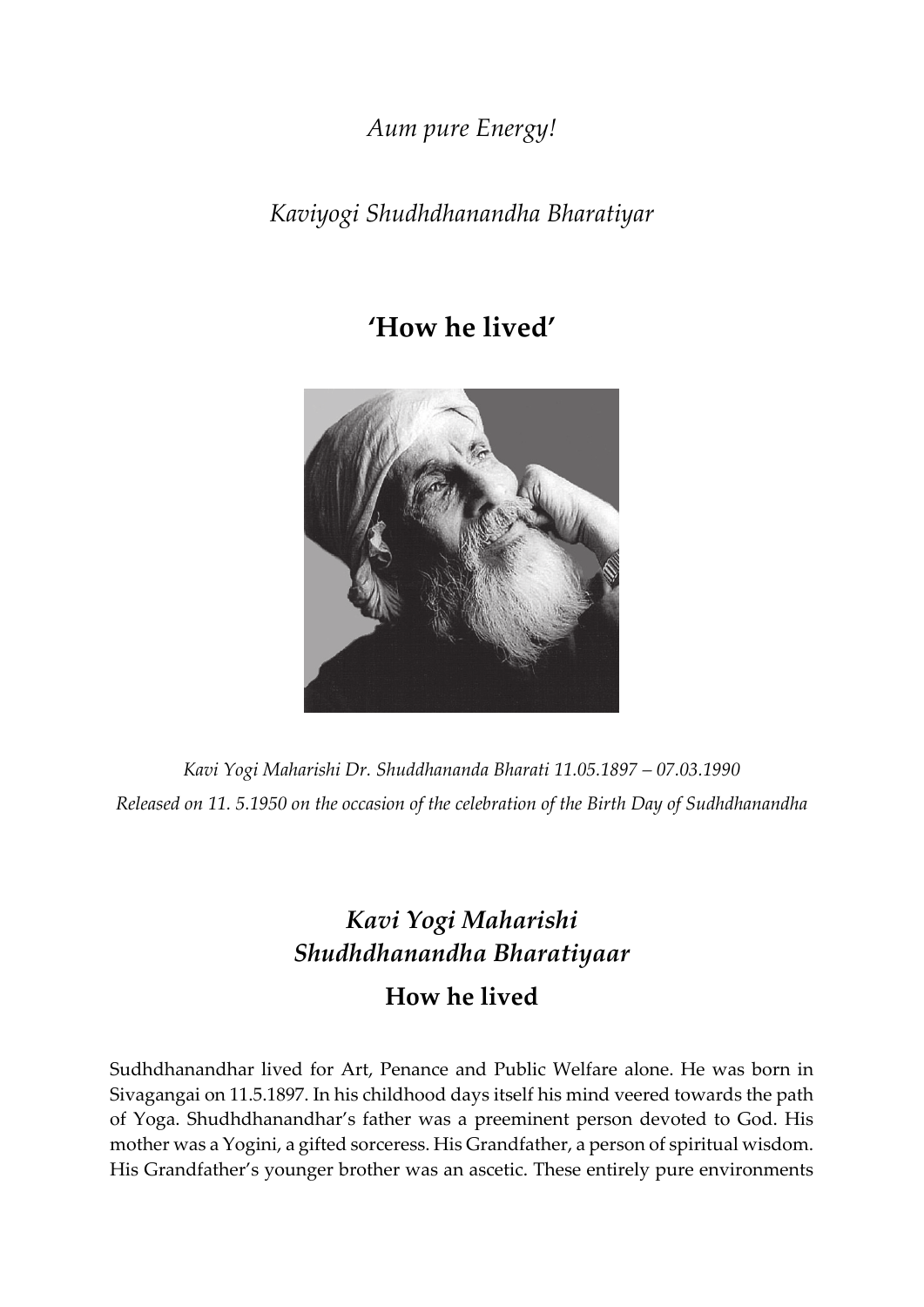made Shudhdhanandhar also a sage. In his childhood days he was always reciting the *Bhagavad Gita* and songs of Thayumanavar and spending his time in the Nataraja Temple.

His uncle was a very rich man. He took Shudhdhanandhar to his treasury and asked him "My dear child, all this gold is for you. Will you be my son?" The boy replied, **"I am the son of Goddess Meenakshi."** At that time some beggar cried out from the door.

"Mother, I am hungry". Hearing that sound, Shudhdhanandan told his Uncle "Why are you keeping under lock and key all this money? You can give it to whom is crying there, Uncle?" His Uncle immediately snatched the money from the boy's hand and put it in the treasure box and said playfully "Go to your mother Meenakshi. Let us see how she feeds you." Shudhdhanandhan ran through the backyard of the house, and went inside the Temple, clasped the feet of the Goddess and cried "Mother, I am your son. You alone are my refuge, Oh! Supreme Goddess!" At that instant, he felt a new awakening. The boy sat silently under a Vanni Tree, in the precinct of Lord Sundareswarar. By that time, a crowd gathered in the Temple. Those who recite hymns of Thevaram started reciting. He also desired to sing like them. He too blabbered and sang along with them.

*Oh! Mother! The great One with mercy Simply I will not be burdened with the World, How much small your task may be here That much may Thee place and unite me at Thy feet and grace.*

This was Sudhdhanandhar's first song. From that day onwards Sudhdhanandhar went on singing as he wished. Before being admitted in a School, he learnt to write and read, by continuously writing 'Paraparakkanni' (a spiritual Poetry, composed by Saint Thayumanavar)

Shudhdhanandhar got educated appropriate to those times. He learnt many languages. Gained good knowledge in English. Learnt Tamil under Poet Desikamani who enriched him.

He used to sing continuously in the Temples of Nataraja and the Goddess and to then tear the songs he had written. The boy did not realise that he is a Poet!

One day he was writing with charcoal on the wall of Sandhya Mutt:

## *Search for the divine light alone; all others Will slip away as time rolls on, may you see.*

The Poet Deivasigamani, who happened to see this, asked him "Have you written anything else like this? Bring it." As Shudhdhanandhar replied that whatever he was singing he had written and torn them into pieces, Deivasigamani said, "In the future show everything to me. You will come up well in the future". From that day onwards Shudhdhanandhar showed his Poetries to the Poet and started writing Poetries in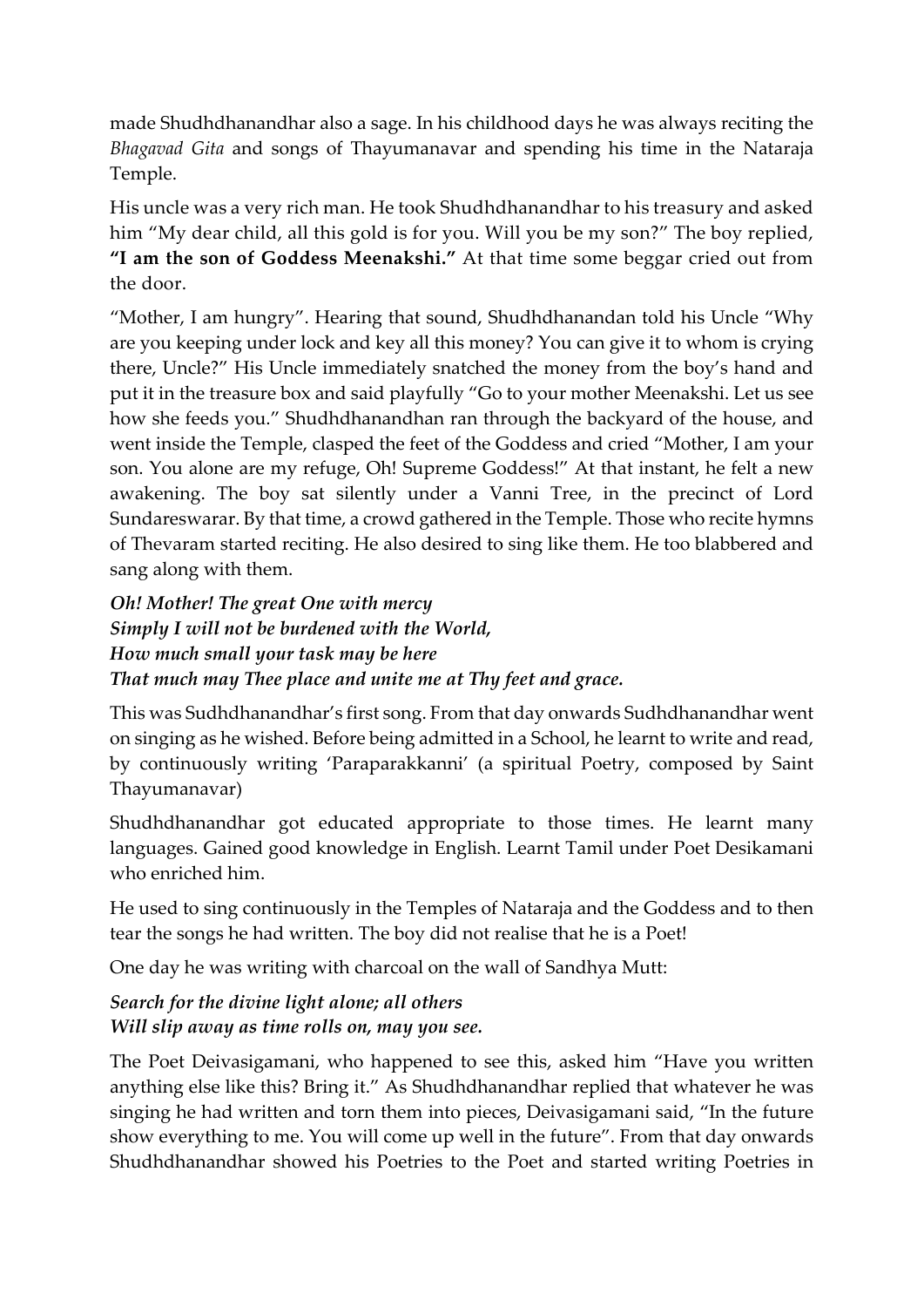correct form. It was under a Pipal Tree, near a Lotus Pond, that his learning Tamil from the Poet was going on. The young Shudhdhanandhar wrote rare songs and verses and combined them as a Book called *Sangeeta Sagaram (Ocean of Music).*

People at home showed their anger towards the boy who was singing and wandering and not concentrating on studies. One of his relatives stole his *Ocean of Music,* tore it and burnt it in a hot water stove. Shudhdhanandhar became restless like a Cobra losing its precious stone. Next day, in backyard garbage, a small piece of paper was only what he could find. In that the verse 'Be not afraid, oh! Mind!' was present. With that small piece alone, he composed a song, and from that day on, he wrote several music compositions and Verses and made a collection of them.

Sudhdhanandhar was a lover of Plays. An expert in classical music. Had earned fame in School stage. He had acted in Plays of great Authors like Kalidasan, Molière, Shakespeare, and Schiller. He himself wrote Plays. *Bhagavatam* was one of the Books that he read frequently. He selected Stories from that and practised writing Plays. The first Play which he wrote was '*Subadhra's Marriage*'. The next was '*The Pasupadha Missile*'. He studied the Works of Kamban with a lot of interest. He wrote all of Kamban's Works as Plays too. He wrote Epic Plays like those of Shakespeare's.

While studying in Teachers' Art School in Pasumalai, Shudhdhanandhar decided to perform National Service and spiritual service like a Christian Clergy men. He attained the necessary excellence too for that too.

He worked as a Teacher in Kattupuththur and earned his living. He meditated in the tomb of Sadasiva Brahmendrar and attained fulfilment of knowledge. During that time, by the grace of God, his conscience commanded him to write the magnum opus, Epic '*Bharata Shakti*' and give immortality to Tamil language. From that instant his life and thoughts were focused on that great Epic. Towards that goal he did research on several literary Works. He learnt many religious philosophies and discovered harmony. He learnt many languages and associated with many Poets.

In 1920, at Mukkombu, on a Vijayadasami Day, while meditating towards the Sun, '*Bharata Shakti*' dawned with the line '*Ammayappan Arutperum Jothiyaan*' ('The combined Goddess and God, He, the great divine light'). Sitting in places like the river bed of Cauvery, in forests, on Mountains, in the abode of Sages, he composed '*Bharata Shakti*' as five Cantos and completed it.

He did not want to be in a Government job. National Service and the conch shell sound of Non‐cooperation called out to him in a big way. In 1921, Mahatma Gandhi came to Tiruchirapalli. Shudhdhanandhar had the golden opportunity to have a glimpse of him. Immediately he conducted the Khilafat Movement from a Mosque. Performed Khadi service. Strongly did propaganda on Prohibition. Went village after village and spread Gandhism. He received high level Scouts training; with his Scout volunteers performed village service also. Trained slum children in Education and hygiene living. Was successful in service of Harijans.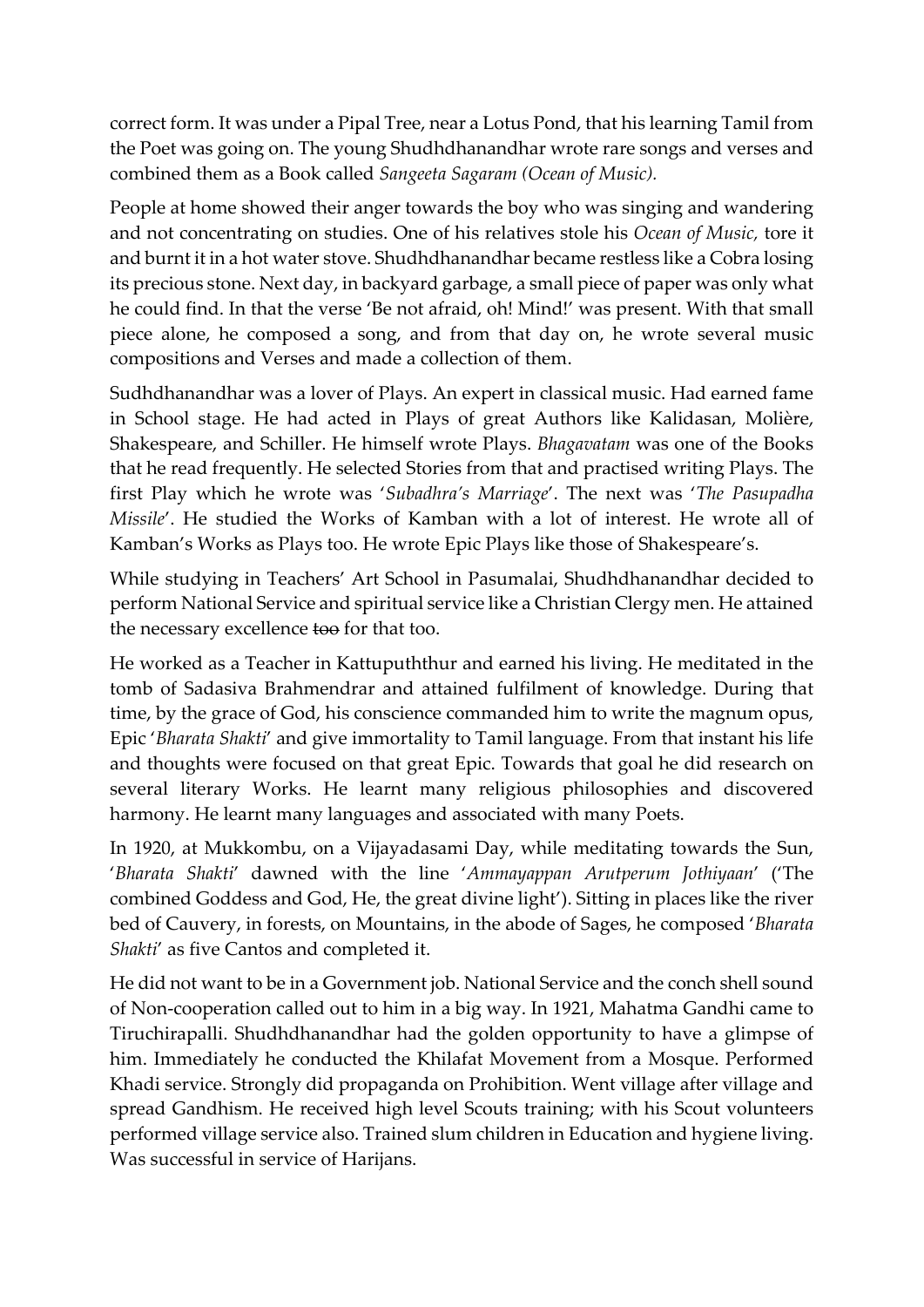One day while teaching a student to make a matchstick, phosphorous and potassium burst, and he fell down unconscious. By Pranayamam he recovered. This incident spurred him to detachment. His conscience warned him 'Human life is not permanent. When you are in livesting itself, complete your duty'. From that day onwards he completed all that he wanted to sing, and started out for divine service.

In Trichy all the Poets had good respect for him. Out of them Manicka Naicker was the key personality. Next to him was Gopala Krishna Iyer. Both of them saw the collection of his Epic Poems, Plays, Stories and Science and appreciated and encouraged him.

He participated openly in Political Meetings. Even Spies monitored him. One day, he gave in writing 'Freedom calls; no more Walls' and quit his job.

Sudhahandhar, who actively engaged himself in Gandhism, took up creative works. Working as a Science Teacher in an Arts College established by his friend, in Devakottai, he carried out Hand spun and Hand‐woven cloth Service along with Literary Service. There also, he brought up Scout Wing and performed public service.

At that time, Va. Ve. Su. Iyer, known as the 'light of valour', establishing a Gurukul for Tamil, also invited Shudhdhanandhar. They had a long‐standing friendship. Iyer and Subramanya Bharatiyar, known as 'Cuckoo of Poems' had read '*Bharata Shakti*' earlier itself.

Shudhdhanandhar, functioning as a right hand for Iyer, carried out precious service in Arts. He published **Bala Bharati** and ran a Printing Press. He taught subjects like Science, English, and Tamil. He took Bachelors too many towns and conducted a walking class.

Through Iyer's relationship, Shudhdhanandhar did research on several World literatures. He studied Homer in Greek and Virgil in Latin and gained benefit. Studied Kamban deeply. He renovated '*Bharata Shakti*' again and read it out to Iyer every day. Iyer appreciated it as 'Great Epic'. After Iyer passed away, Shudhdhanandha Bharatiyar's mind sought severe asceticism. After running **Bala Bharati** for 6 months, getting the feeling that he could not run the Gurukul anymore, he renounced it and became Editor of **Samarasa Bodhini (Teacher of Harmony)** in Thanjavur. Through that he propagated the doctrines of Gandhi. Later on he established Centres in Tiruvidaimarudhur, Paamani, Paalaiyur and others, and did constructive work as well, along with the practice of penance. Bhajans, Knowledge through Writings, Hand spun and Hand‐woven cloth, Prohibition, Spiritual lectures, Hygiene Service are the Services that he undertook.

In 1926 he went to Chennai. He performed the Service of Compassion to living beings and Service towards Literature. He participated in a Congress Session. He conducted a huge Session on Nature. He administered Nature Cure to many. Later on, as per the request of Sri Prakasam he became Editor of **Swarajya** and offered precious National Service. Bharatiyar did not like the political trend of that time. On behalf of Congress, he toured throughout Tamil Nadu and delivered Public speeches. But Gandhi's voice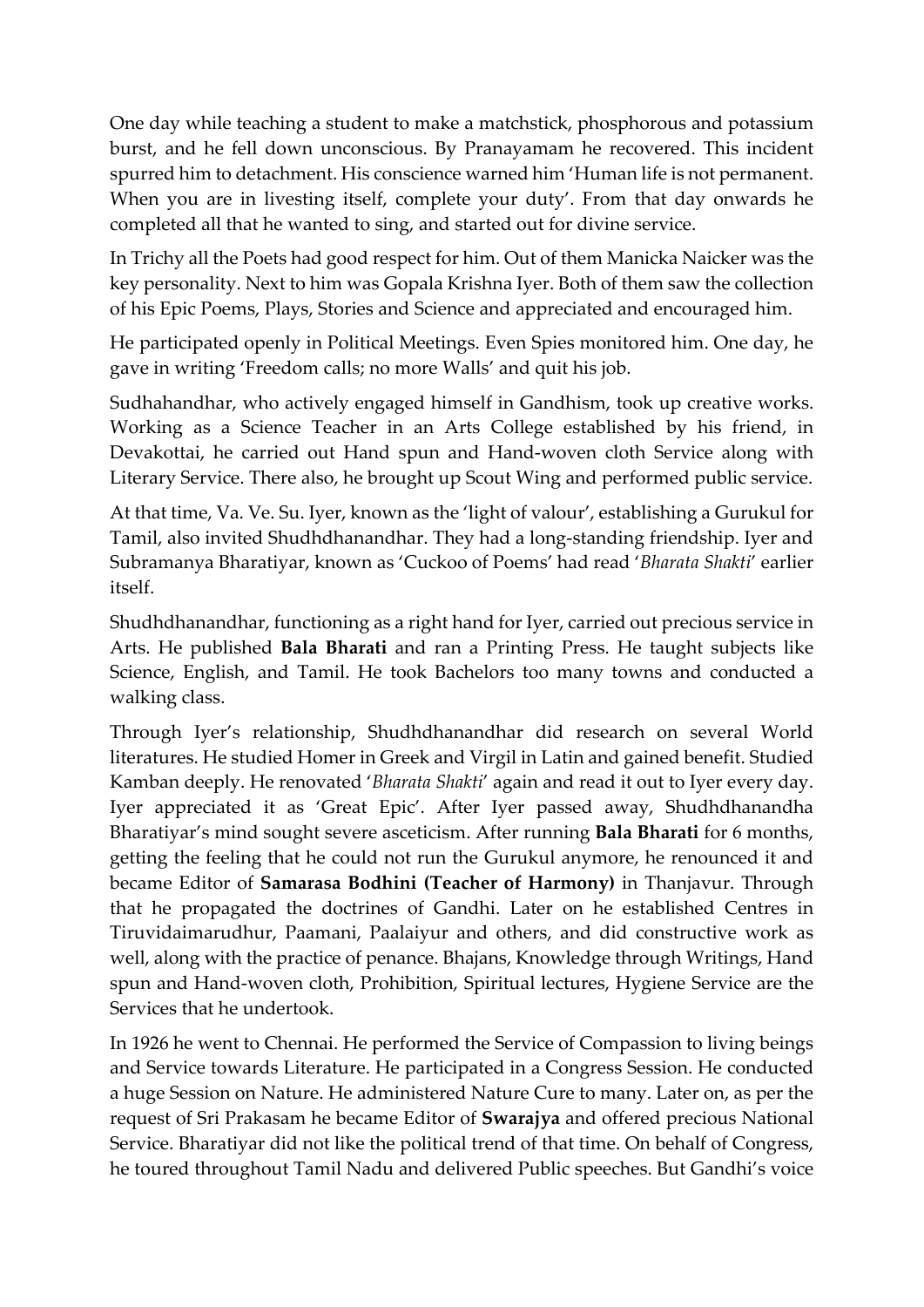was subdued at that time. Roar of Elections was strong. When the Simon Commission came, Section 144 was imposed for him also. In Tuticorin, under the leadership of Chidambaram Pillai, he made a valorous, ferocious speech and said: "In twenty years India will gain freedom". Later he performed Yoga in Velikulam in Mysore. At that time a doubt arose in him. Once he met Sri **Ramana Maharishi** his doubt got cleared. The Maharishi taught the Art of the Heart. In Virupakshi Cave, Bharatiyar sat in meditation. Attained the fulfilment of identifying himself with God through contemplation and concentration. Next?

At that time Ganapati Sastrigal, known as 'Kaaviya Kandam' (Voice of Epics), after visiting and paying obeisance to Sri Arvindhar (Aurobindo), presented a Book too, entitled 'Mother', to Shudhdhanandhar. Shudhdhanandhar's heart got devoted to Sri Aravindhar. He obtained command too. On 24.11.1928 Shudhdhanandha Bharatiyar had the darshan of Sri Aravindhar. He offered his materials. In Aravindhar Ashram itself, undertaking a solemn vow of silence, he started the creation of Literatures. He renovated the Epic '*Bharata Shakti*' and published it. He wrote about its excellence in English too. Learned persons of Europe praised it as a great Epic.

Many are those who had printed his books. But even though 180 Books were released, he remained poor. After **Pudhu Yuga Nilayam (Abode of the New Ages)** came up, his Books came properly, under his view. Now affectionate friends like Chenniyappar locating **Shudhdha Nilayam (Abode of Purity)** commenced Shudhdhanandha service. The Kaviyogi had given his Books for releasing to **Shudhdha Nilayam** itself. Shudhdhanandhar was a freedom lover who earned his living by toiling day and night. He has written a lot of precious Books. Two hundred have been released so far (as of 1950). There is no place to list out them all; there is no space here. He has written plenty of Books in several fields like Epics, Plays, Novels, Essays, Translations, Researches, Art Books, Yoga Books and many more. Among the Epics the primary ones are:

1. **Bharata Shakti (The power of Bharat)** A magnum opus Epic, Five Cantos, 50000 Verses. A great Epic delineating the World from the time it evolved till today and also describing the future World and describing the means for human beings to attain the state of divine life.

2. **Yoga Sidhdhi (Fulfilment of Yoga)** It is a mirror of life of Shudhdhanandha Bharati. It contains the secrets of the practice of Yoga.

3 **Keerthnanjali (Obeisance through Musical compositions)** A musical treasure containing 556 music compositions.

4. **Kavikkanavugal (Dreams of Poet)** Poems filled with pleasantness of Art and Divinity.

5. **Navarasa Natananjali (Obeisance through Dance with Nine literary emotions)** Songs with expressions of sentiments while dancing, with descriptions of Art of Dance.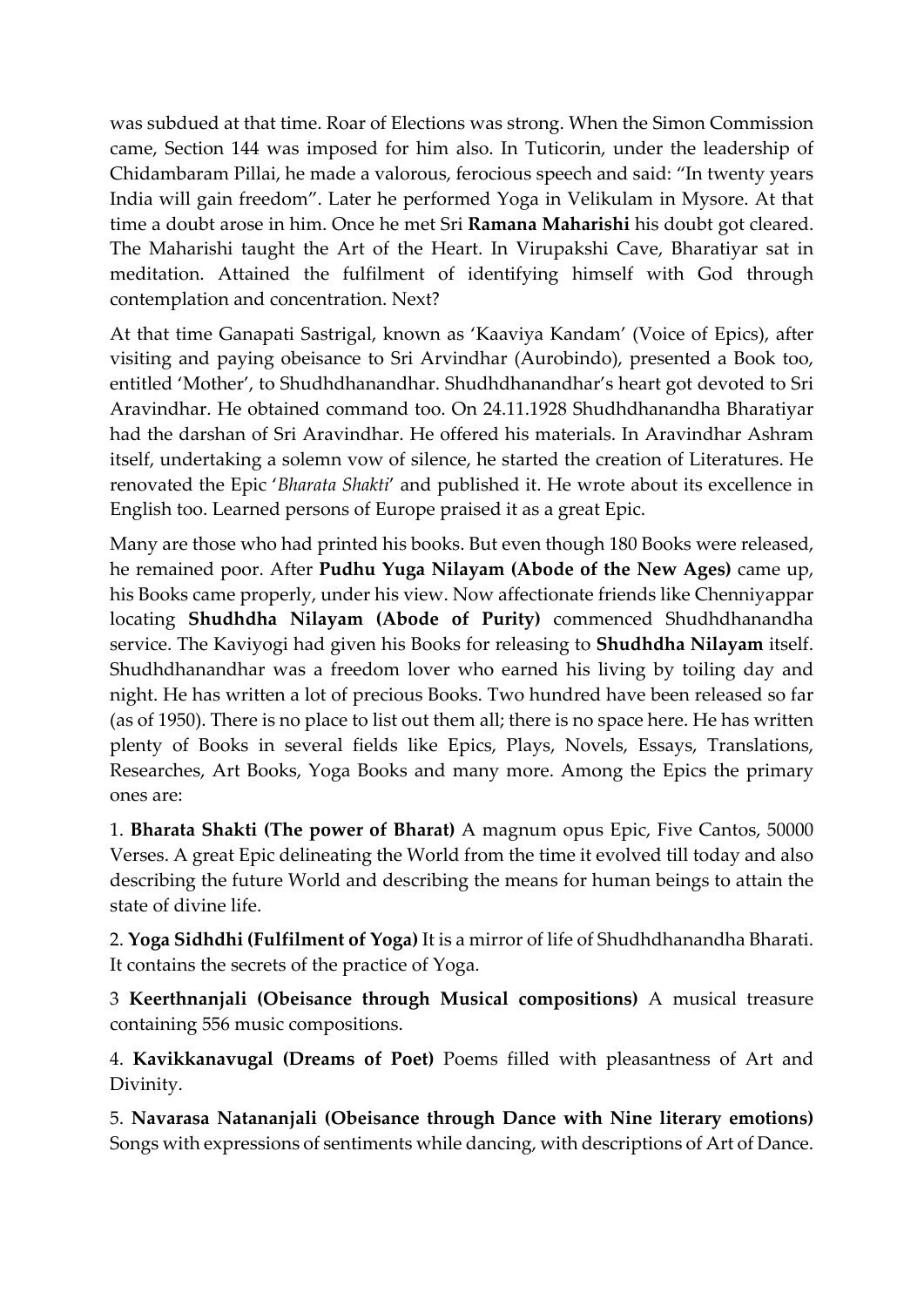6. **Pudhu Yuga Paattu (Song of the new aeon)** Songs that make us understand the life of the new aeon.

7. **Gandhi Keerthanam (Music Composition on Gandhi)** The Life of Gandhi and the History of our Independence in Music composition.

8. **Arut Selvam (Wealth of grace)** A collection of sacred hymns by Vaishnavite saints with the ideologies of divinity present in Tamil.

Songs for children, Happiness born out of babies, Fire of Tamil, Garland of Bliss, Garland of recitation of holy names with flowers, Songs of the Country, Garland of Music compositions of Primary Melody Types, The Bliss, Essence of Religion, Affectionate determination also belong to the Epic category.

**Plays:** Time Chariot, Fragrance of Wild Jasmine, Nectar, Epic Play, Beautiful girl of Spring season, Modernity and Antiquity, She and She, Kaliyug, The marvel of love, Siva's weapon, Arrival of Meera, Budhdha's compassion, Bell of victory, The Queen Mangammal, Kundalakesi, Valayapati, Kamakesari, Sacrifice of Rama, Rama's Messenger, Nakkeerar, Rana Pratap Singh, Atom Bomb and more.

**Novels:** The struggle of the poor, The gullible, World is this only, Abode of Love, Temple of Art, Suguna, and Light of the Lamp, Renaissance, Kasturi and others.

**Short Stories:** Feast of Stories, Kalima's love and other Stories, Feast of Valour, Story of the great man, Sadhu Jawani, and more.

**Research Books:** Joy of Tirukkural, Treasure of Anklet, Elucidation of Tirumandiram, The Lamp of Spiritual Knowledge of Siva, Tamil Grammar, Tamil consciousness, The Garden of fresh Tamil, The Divine Book, Travel of Agastya, Then and Now, Ray of Education, Path of love and more.

**Translations:** Bhagavad Gita, Upanishads, Extracts of Vedas, Epics of World Poets, Brahmasutra, Complete Yoga, Sri Aravindhar Books.

**Dialogue Epics:** Garland of Meditation, Waterfalls and others.

**History of Great men:** Arrival of Sri Ramana Maharishi, The brightness of Aravindhar, The light of Dayanandha, Vivekanandhar, Sri Ramakrishnar, Vallalar, the Flame of Divinity, Kavikkuyil Bharatiyar, Va. Ve. Su. Iyer, the light of valour, Tagore, the Gifted Poet, Kalidasan, the great Poet, Dante, the great Poet, Modern Poet Whitman, Spiritual Master Emerson, Francis Thompson, Kamban, the Poet, Molière, the Gem of Plays, William Blake, Marie Curie, Shakespeare, Homer, Milton, Shelley, Eminent among Poets, Thyagaraja, Deekshitar, Sama Sastrigal, Arunachala Kavirayar, Gopalakrishna Bharatiyar, Sadasiva Brahmam, Maharishi Thayumanaar, Greatness of Alvars, The Light of Vaishnavites, Nayanmars, Swami Rama Theerthar, World heroes, Research specialists, World Poets, Experiment of Soul.

**Science:** Articles on Physical strength.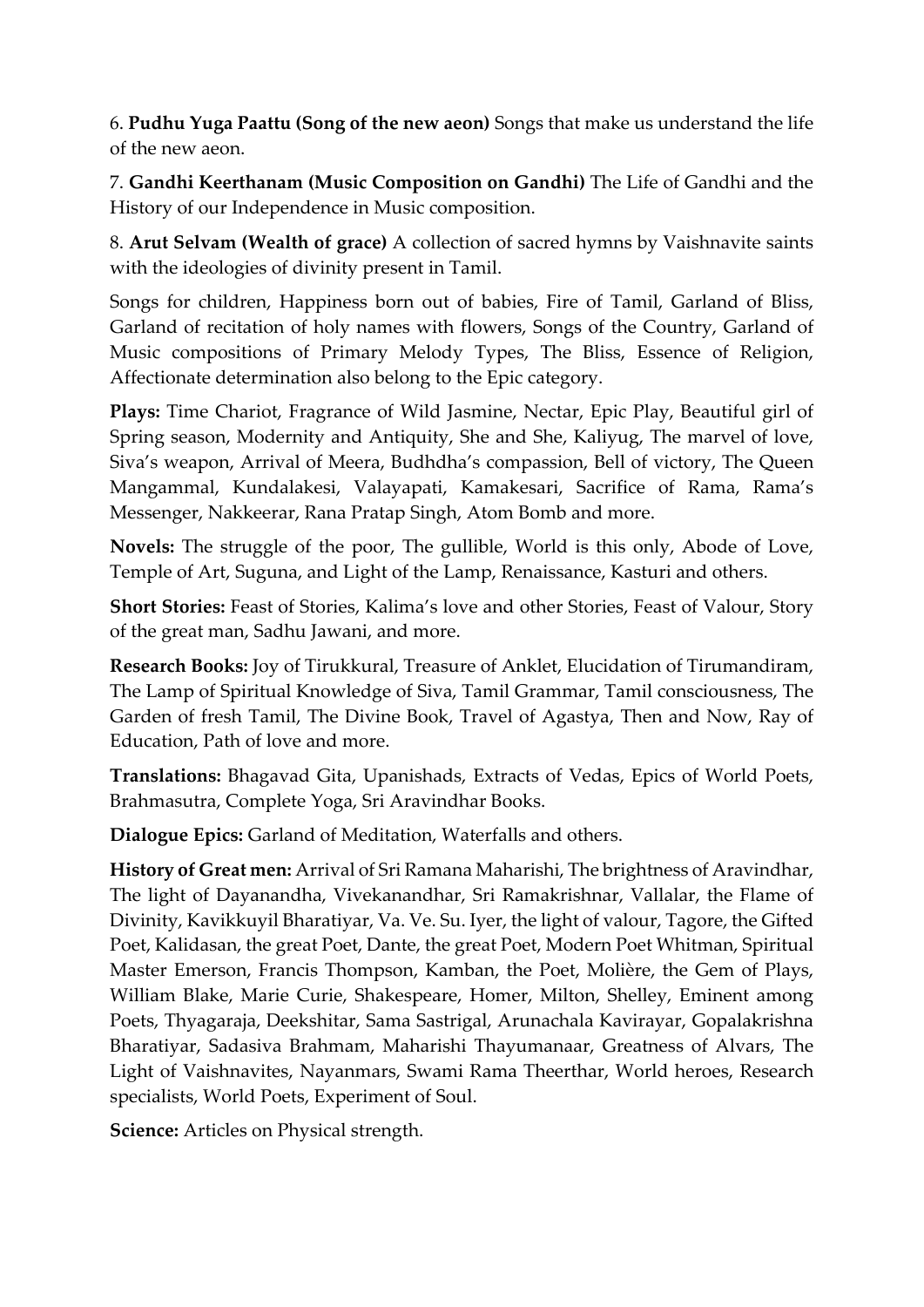## **English Books:**

Mahatma Ramalingam, Alvar saints, Revelations of Meikandar, Maharshi Thaimanar, Saint Sadasiva Brahmam, Thyagaraja, Sri Aurobindo, Integral Yoga, In Tune with Nature, One Humanity etc.

He had released as a big Book, titled **'Atma Sodhanai' (Experiment of Soul),** of all his detailed experiences**.** That is also the History of our Country. Shudhdhanandhar, who observed solemn vow of silence for 25 years, later on sang and explained his Poems and great Epics to those who came to him. He was deeply immersed in a state of pure contemplation and concentration for exploring still more secrets of high state of Yoga. His prayer to God was this:

*The divine crowd of noble people should rise high for ever; in the World, The light of knowledge should blow. All over the Country, Education, Art, Wealth, Industrial excellence Should grow every day. Along with the evil back biting, falsehood, jealousy, Religious strife should disappear. The demonic lineage which makes the Earth a field of blood Should be completely destroyed. All as equals, following the path of virtue, Should live joyfully. Pleasant words and charity and compassion and purity Should rise high in this life. Truth should triumph; heroic freedom desired; Science should grow for ever. Oh! Supreme Siva, who pervades with Philosophy of Liberation and power of doctrines!*

**\*\*\*\*\*\*\*\*\*\*\*\*\*\*\*\*\*\***

See next page…